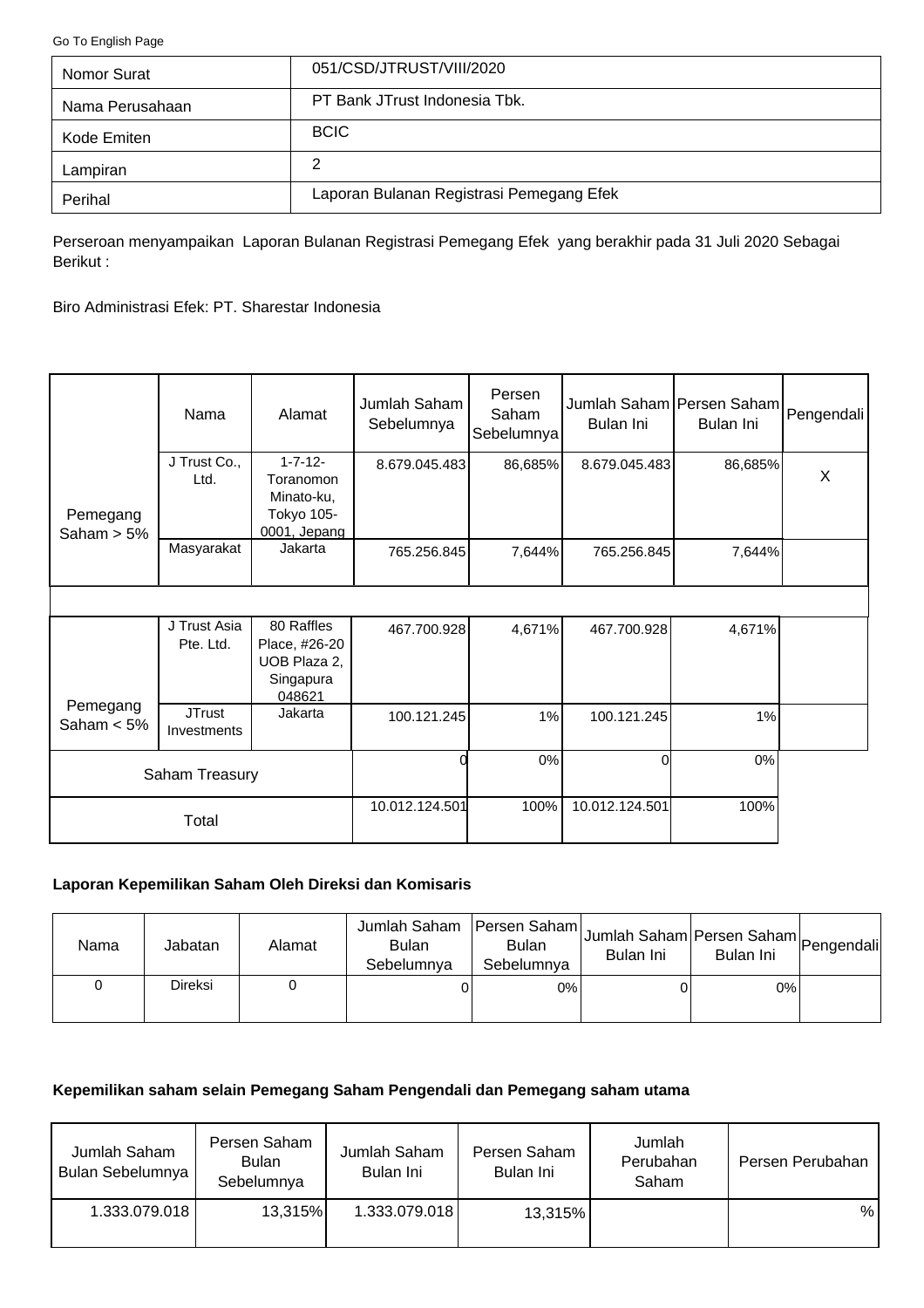#### **Jumlah Pemegang Saham**

| Bulan Sebelumnya | <b>Bulan Sekarang</b> | Perubahan |
|------------------|-----------------------|-----------|
| 1.236            | 1.237                 | 0,001     |

Demikian untuk diketahui.

Hormat Kami,

**PT Bank JTrust Indonesia Tbk.**

Ong Pey Fang

Corporate Secretary

PT Bank JTrust Indonesia Tbk.

Gedung Sahid Sudirman Center, Lantai 33, Jl. jend.Sudirman No. 86 Jakarta Pusat

Telepon : 021 2926 1111 , Fax : 021 2926 1492 , www.jtrustbank.co.id

| Tanggal dan Jam | 07-08-2020 14:27                                                            |
|-----------------|-----------------------------------------------------------------------------|
| Lampiran        | 1. Diatas 5 persen.pdf<br>2. BCIC_31072020_Struktur komposisi pemodalan.pdf |

Dokumen ini merupakan dokumen resmi PT Bank JTrust Indonesia Tbk. yang tidak memerlukan tanda tangan karena dihasilkan secara elektronik oleh sistem pelaporan elektronik. PT Bank JTrust Indonesia Tbk. bertanggung jawab penuh atas informasi yang tertera didalam dokumen ini.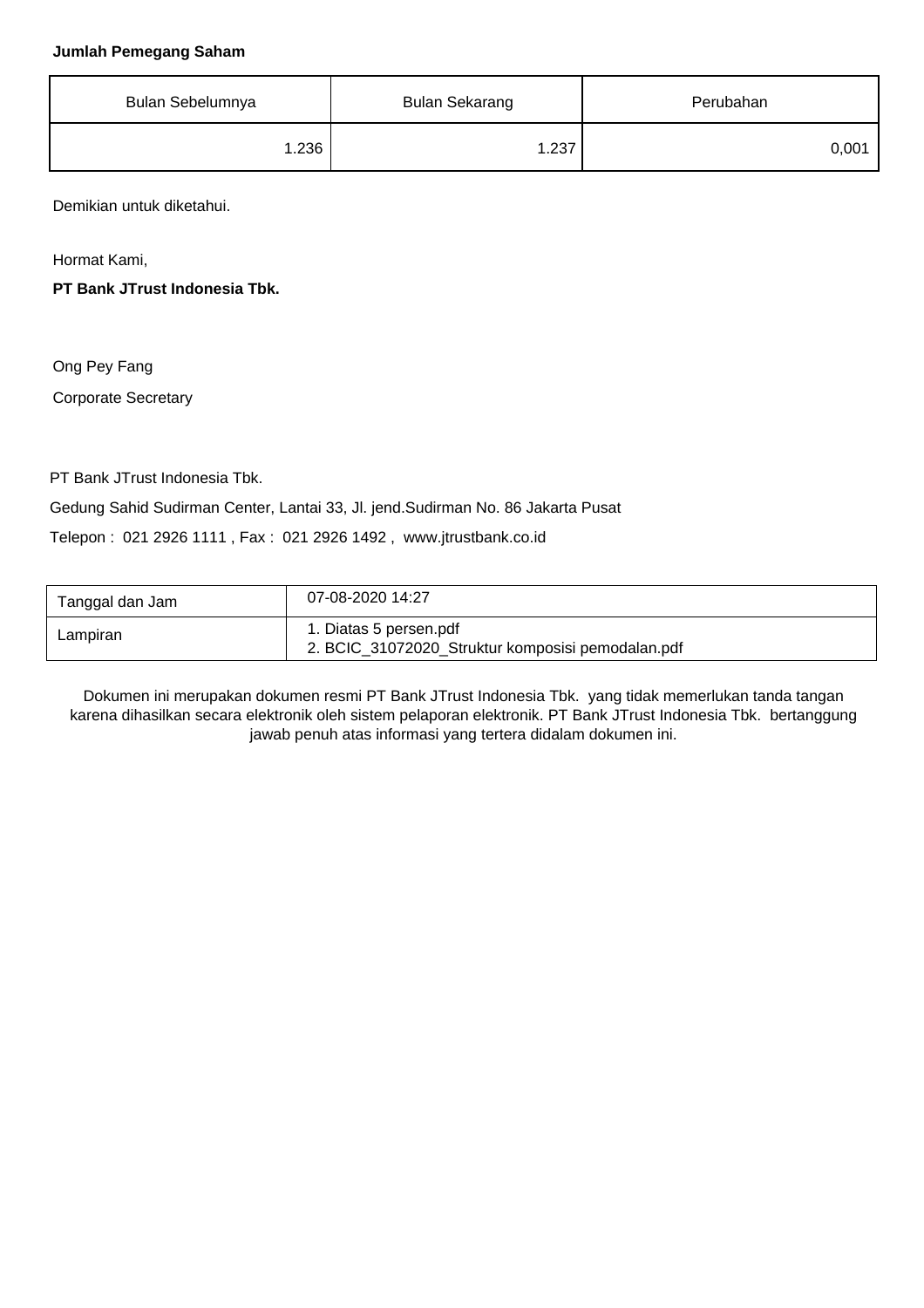<span id="page-2-0"></span>[Go To Indonesian Page](#page-0-0)

| Letter / Announcement No. | 051/CSD/JTRUST/VIII/2020                          |
|---------------------------|---------------------------------------------------|
| <b>Issuer Name</b>        | PT Bank JTrust Indonesia Tbk.                     |
| <b>Issuer Code</b>        | <b>BCIC</b>                                       |
| Attachment                | 2                                                 |
| Subject                   | Monthly Report of Securities Holders Registration |

The Company hereby announce Monthly Report of Securities Holders Registration which ends in 31 July 2020 as follows:

Security Administration Bureau: PT. Sharestar Indonesia

|                      | Name                         | Address                                                                 | Number of Shares<br>in Previous Month Previous Month | Percent of<br>Shares in | Number of Shares in<br><b>Current Month</b> | Percent of<br>Shares in<br>Current Month | Controlle |
|----------------------|------------------------------|-------------------------------------------------------------------------|------------------------------------------------------|-------------------------|---------------------------------------------|------------------------------------------|-----------|
| Share<br>Ownership > | J Trust Co.,<br>Ltd.         | $1 - 7 - 12 -$<br>Toranomon<br>Minato-ku,<br>Tokyo 105-<br>0001, Jepang | 8,679,045,483                                        | 86.685%                 | 8,679,045,483                               | 86.685%                                  | $\sf X$   |
| 5%                   | Masyarakat                   | Jakarta                                                                 | 765,256,845                                          | 7.644%                  | 765,256,845                                 | 7.644%                                   |           |
|                      |                              |                                                                         |                                                      |                         |                                             |                                          |           |
| Share                | J Trust Asia<br>Pte. Ltd.    | 80 Raffles<br>Place, #26-20<br>UOB Plaza 2,<br>Singapura<br>048621      | 467,700,928                                          | 4.671%                  | 467,700,928                                 | 4.671%                                   |           |
| Ownership <<br>5%    | <b>JTrust</b><br>Investments | Jakarta                                                                 | 100,121,245                                          | 1%                      | 100,121,245                                 | 1%                                       |           |
|                      | <b>Treasury Stock</b>        |                                                                         | $\Omega$                                             | 0%                      | $\Omega$                                    | $0\%$                                    |           |
|                      | Total                        |                                                                         | 10,012,124,501                                       | 100%                    | 10,012,124,501                              | 100%                                     |           |

### **Share Owned by Directors and Commissioners**

| Name | <b>Position</b> | Address | Number of<br>Shares in<br>Previous Month Previous Month | Percent of<br>Shares in | Number of<br>Month | Percent of<br>Shares in Current Shares in Current Controller<br>Month |  |
|------|-----------------|---------|---------------------------------------------------------|-------------------------|--------------------|-----------------------------------------------------------------------|--|
|      | <b>Director</b> |         |                                                         | 0%                      | 0                  | $0\%$                                                                 |  |

# **Share Ownership Aside From Controller and Main Shareholder**

| Number of Shares   Percent of Shares  Number of Shares   Percent of Shares  <br>in Previous Month   in Previous Month   in Current Month   in Current Month |                |               |         | Number of Change | Percent of Change |
|-------------------------------------------------------------------------------------------------------------------------------------------------------------|----------------|---------------|---------|------------------|-------------------|
| 1,333,079,018                                                                                                                                               | <b>13.315%</b> | 1,333,079,018 | 13.315% |                  | %                 |